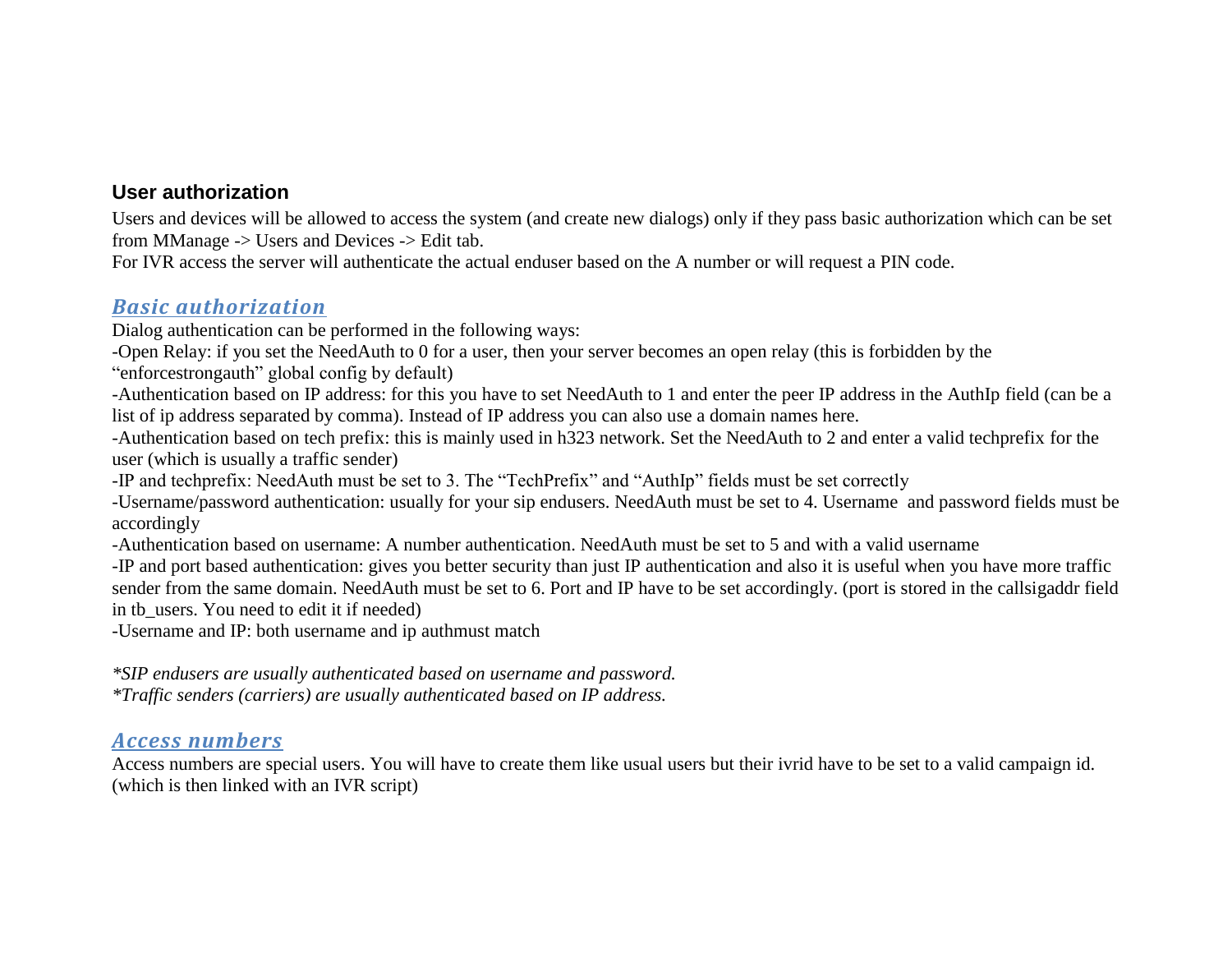For callback access you also need to set the "iscallback" user field properly. Read the "callback" services for more details.

# *IVR authentication*

For IVR calls the server will do a "callingcardauth" global config option based authentication.

Please note that in this case the caller device is already authenticated based on basic authorization settings. The IVR needs to find an enduser to allow further operation, like call forward.

The server can authenticate the user based on the following methods:

 $\triangleright$  ANI/CLI authentication: if the CLI is known and this method is allowed.

A number authentication can be used to try user authentication for a call coming from a traffic sender. If user is found with the actual A number then the caller will be authenticated as the enduser, othervise will be authenticated as traffic sender. In this case you can require a PIN number from the user.

Configuration options:

**anumberhandling** global configuration

- $\bullet$  0=disabled
- $\bullet$  1=only add
- $\bullet$  2 = only accept
- 3=add and accept (default)
- 4=only a number access (no pincode request)

**enableanumberlookup** per user configuration. You need to set it to 1 for traffic senders (by default is set to 0 which means disabled)

A numbers can be also registered by the users on a web interface or by sending an SMS in the proper predefined format.

 $\triangleright$  PIN (calling-card) based authentification:

When the A number is not known or the A number based authentication is disabled, the IVR have to ask the user for a valid PIN code. This can be done by the CallingCardAuthentication IVR action.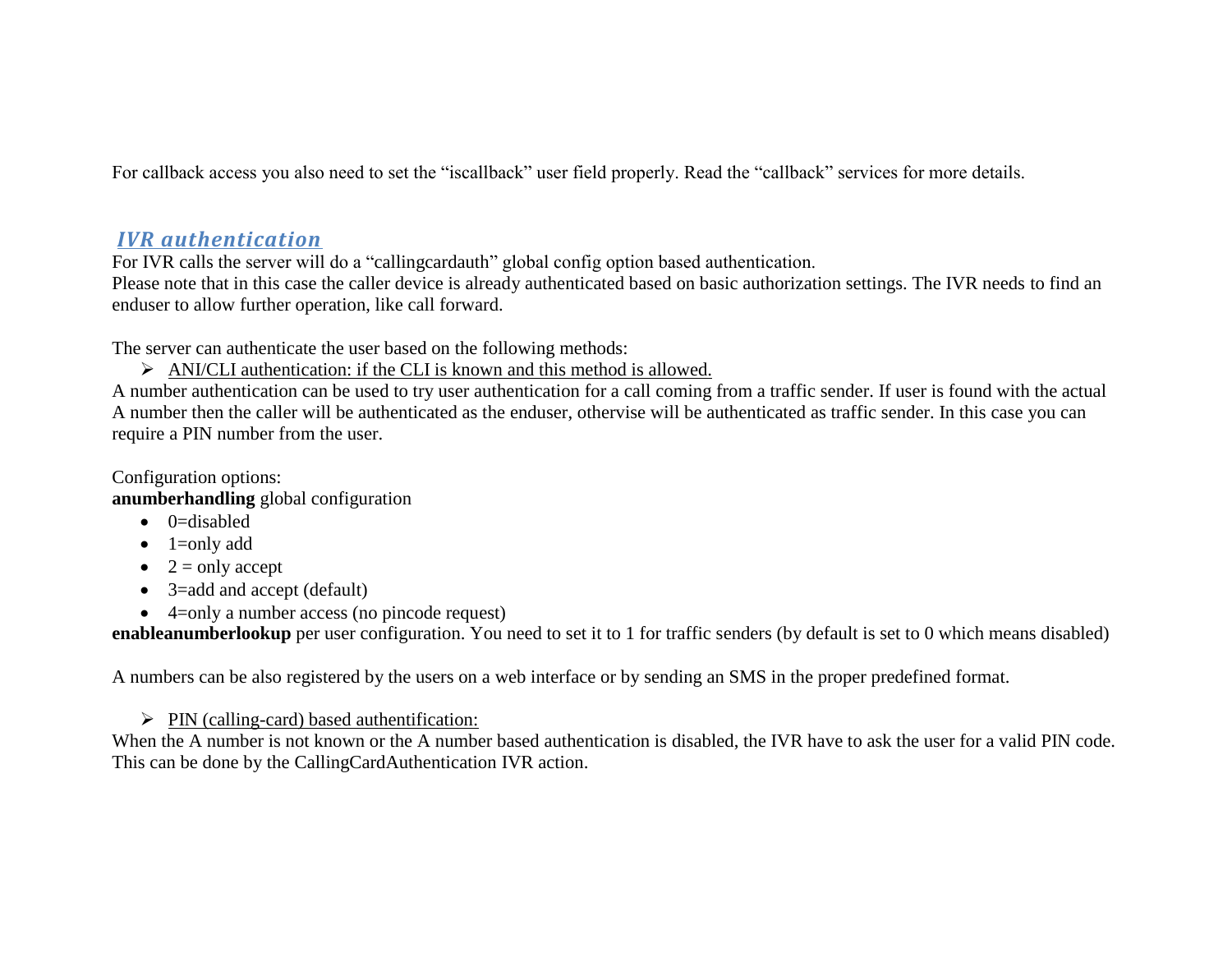After the server collects the DTMF digits it will lookup the database for a valid user entry. The authentication can be based on username, password or username+password or depending on the "**callingcardauth**" global config option which can have the following values:

- $\bullet$  0=calling card username or enduser username + password or enduser username + pin (default)
- $\bullet$  1=callingcard username
- $\bullet$  2= callingcard password
- 3= callingcard username+password
- $\bullet$  4=any username
- 5=any password
- 6=any username+password
- 7=any username+password or username+pin
- 8=username for callingcard and username+password or username+pin for other users (default)
- $\bullet$  9=pin
- $\bullet$  10=password or pin

# *User rights*

User rights can be further restricted by several configuration option. The most useful tool for this is the **routing** table. You can define were a certain user or a user group can initiate calls.

#### The following restrictions can be applied per user:

**Allowedusers**: list of the users or groups (prefixed with 'g') that is allowed to call the user. This can be used to restrict the access to an access number for example.

AllowedPartners: comma separated list of allowed partners and traffic senders. "\*" will allow all. You may restrict the access on gateway or simpacket level instead of setting it for all simcards separately. Try to use the packet "allowedpartners" setting and leave it as "\*" for the sime and s!

**Enabledprefixes**: can be one prefix (with any length) or a list of prefixes with 3,4 or 5 digit separated by comma.

Can be used for trafic senders and gateways too. No need to setup a separate routing pattern if you use this restriction. **EnabledTechPrefixes**: enabled techprefixes for the specified gateway (3 digit length numbers separated by comma)